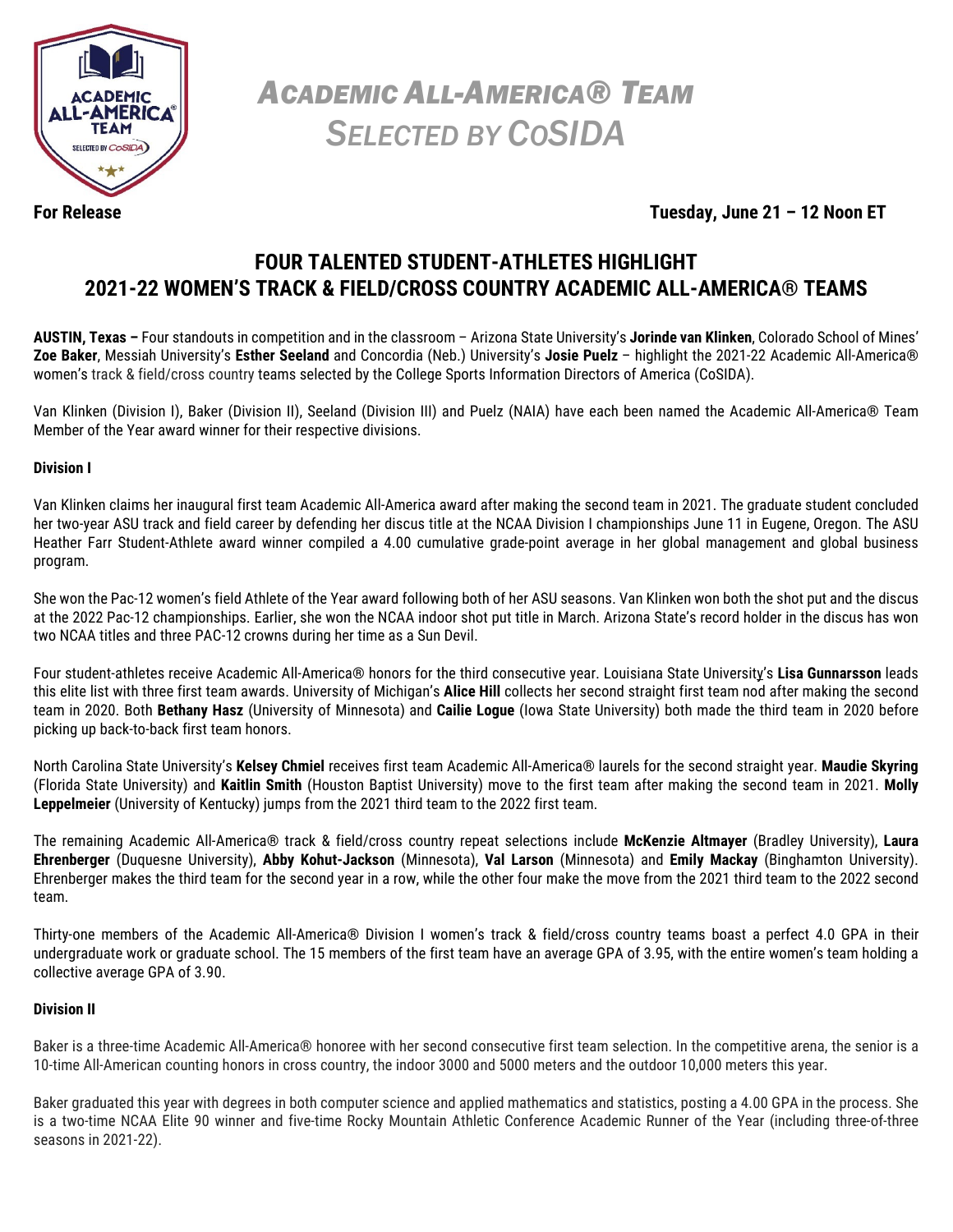The Division II Academic All-America® program is being financially supported by the NCAA Division II national governance structure to assist CoSIDA with handling the awards fulfillment aspects for the 2021-22 Division II Academic All-America® program.

University of Illinois Springfield senior **Taryn Christy** joins Baker as a three-time Academic All-America choice. Christy also boasts back-to-back first team laurels. Baker made the second team in 2020, while Christy found a spot on the third team.

Eleven student-athletes join Baker and Christy as repeat selections on the Academic All-America® Division II women's track & field/cross country teams. They include first team members **Chin Agina** (Azusa Pacific University), **Hannah Miller** (Colorado School of Mines), **Rachel Miller** (Ashland University), **D'Andra Morris** (University of Mary) and **Natalia Novak** (Academy of Art University). Agina and Rachel Miller were first team picks in 2021.

Additional repeaters include second team members **Casey Berberich** (Maryville (Mo.) Universit*y*), **Laia Gonzalez** (Central Missouri University) and **Marisa Gwinner** (Tiffin University). Three third team members also earned their second Academic All-America® nod. They include **Marlee Baker**  (Carson-Newman University), **Kylie Dahlberg** (Lenoir-Rhyne University) and **Ayana Fields** (Cal Poly Pomona).

Twenty-three members of the Academic All-America® Division II women's track & field/cross country teams boast a perfect 4.0 GPA in their undergraduate work or graduate school. The 15 members of the first team have an average GPA of 3.89, with the entire women's team holding a collective average GPA of 3.88.

### **Division III**

**Esther Seeland** claims her third first team Academic All-America® award in track & field/cross country. Collectively, she has five Academic All-America plaques counting two she earned in women's soccer. Seeland graduated with a 3.99 cumulative GPA as a biomedical engineering major.

Seeland finished her track & field career with national championships in the 800- and the 1500-meter races at the NCAA Division III championships in Ohio, giving her five national titles in track & field. Seeland was also a starting defender on the Messiah women's soccer team that claimed the 2019 NCAA Division III national championship.

The senior was a seven-time All-American in track & field. She earned both the indoor and outdoor Middle Atlantic Conference Senior Scholar-Athlete honors as well.

The Division III Academic All-America® program is being financially supported by the NCAA Division III national governance structure to assist CoSIDA with handling the awards fulfillment aspects for the 2021-22 Division III Academic All-America® program.

Three student-athletes join Seeland as three-time Academic All-America® picks. They include **Gina Dello Russo** (Stevens Institute of Technology), **Izzi Gengaro** (MIT) and **Sydney Packard** (Worcester Polytechnic Institute). Dello Russo and Packard match Seeland with three first-team awards.

Eleven student-athletes join Seeland, Dello Russo, Gengaro and Packard as repeat selections on the Academic All-America® Division III women's track & field/cross country teams. They include first team members **Elayna Bahl** (Loras College), **Ella Baran** (Johns Hopkins University), **Marion Edwards** (Loras), **Olivia Hurtt** (John Carroll University), **Madison Mulder** (SUNY Geneseo) and **Birgen Nelson** (Gustavus Adolphous College). Mulder was a first team choice in 2021.

Additional repeaters include second team members **Eileen Bequette** (University of Rochester), **Aubrie Fisher** (Wartburg College) and **Annie Gutierrez** (Johns Hopkins). Two third team members also earned their second Academic All-America® nod. They include **Alison Beeman** (University of Dubuque) and **Rachel TerHaar** (University of Chicago).

Fifteen members of the Academic All-America® Division III women's track & field/cross country teams boast a perfect 4.0 GPA in their undergraduate work or graduate school. The 15 members of the first team have an average GPA of 3.91, with the entire women's team holding a collective average GPA of 3.87.

### **NAIA**

Puelz claims her second consecutive first team Academic All-America® honor in track & field/cross country. The junior pole vaulter holds a perfect 4.00 GPA with her elementary education major.

Puelz is one of only two Concordia female student-athletes with four consecutive individual national championships with her two indoor and two outdoor crowns. Puelz owns the Great Plains Athletic Conference meet records for both indoor and outdoor pole vault. She holds the Concordia school records in the indoor and outdoor pole vault as well. The four-time GPAC champion was named Nebraska's 2021 State College Female Athlete of the Year by the Lincoln Journal Star.

The NAIA Academic All-America® program is being financially supported by the NAIA national governance structure to assist CoSIDA with handling the awards fulfillment aspects for the 2021-22 NAIA Academic All-America® program.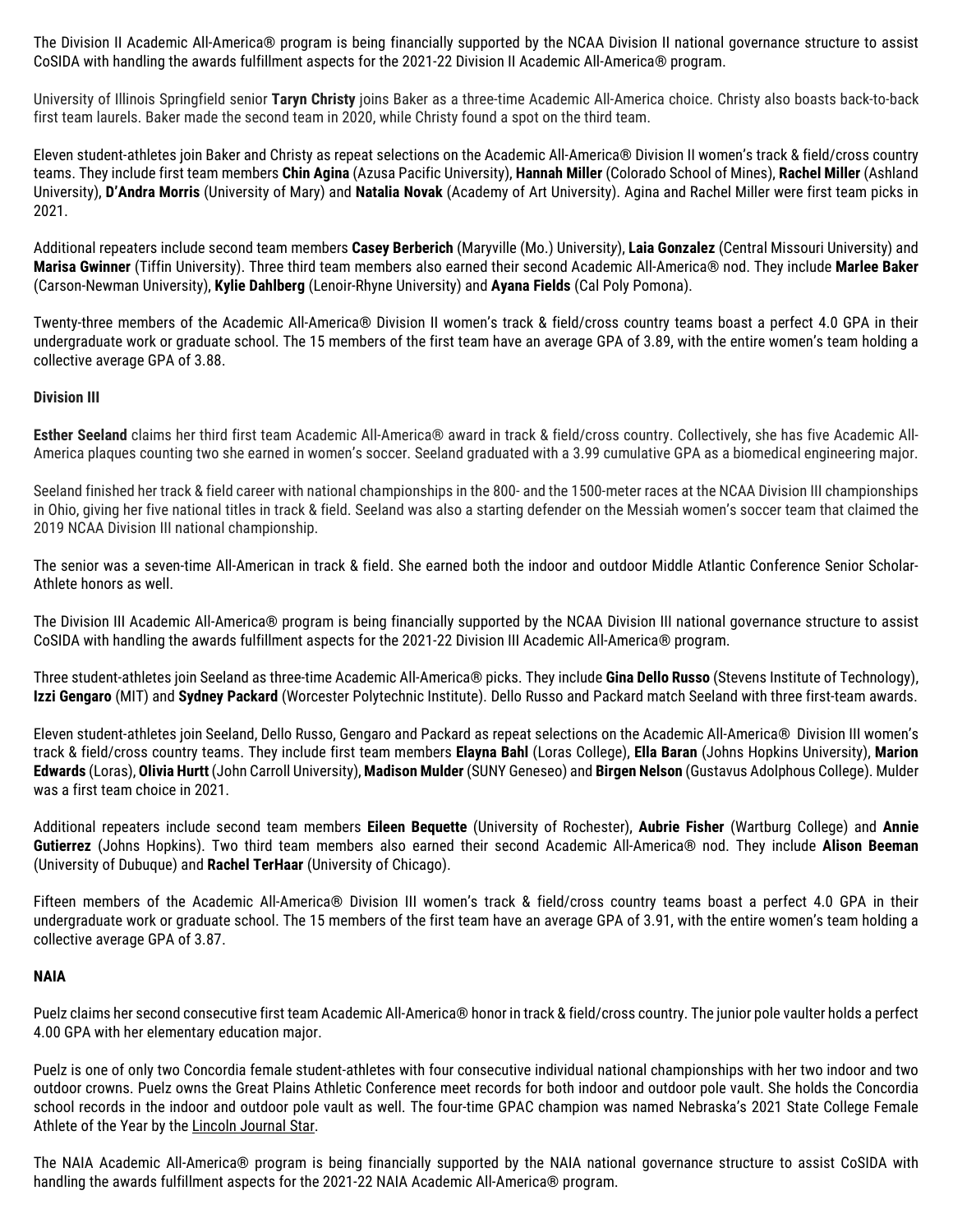Concordia (Neb.) student-athlete **Rachel Battershell** received her third first team Academic All-America® award to lead the veterans. **Destiny Copeland** (Indiana Institute of Technology) and **Julia Rohm** (Southeastern University) celebrate their second consecutive first team nod after picking up second team laurels in 2020.

All total, 10 student-athletes are repeat selections. In addition to Puelz, Battershell, Copeland and Rohm, **Emily Bayer** (Missouri Baptist University), **Rachel Bredeson** (Cedarville University), **Avery DeWolf Burton** (Milligan University) and **Erin Mapson** (Concordia (Neb.)) are first team choices. DeWolf Burton is a two-time first team pick. **Aileen Gurrola** (Friends Universit*y*) and **Namiah Simpson** (Southeastern) round out the repeat selections as two-time second team honorees.

Six members of the Academic All-America® NAIA women's track & field/cross country teams boast a perfect 4.0 GPA in their undergraduate work or graduate school. The 11 members of the first team have an average GPA of 3.92, with the entire women's team holding a collective average GPA of 3.88.

For more information regarding the Academic All-America® program, visit [https://academicallamerica.com/.](https://academicallamerica.com/)

#### **FOR MORE INFORMATION:**

**Michael MacEachern, Young Harris College** | Academic All-America® Co-Director for Publicity mfmaceachern@yhc.edu | (706) 379-5106

**David Sherwood, Wingate University** | Academic All-America® Coordinator of Publicity [dsherwod@wingate.edu](mailto:dsherwod@wingate.edu) | | (704) 233-8186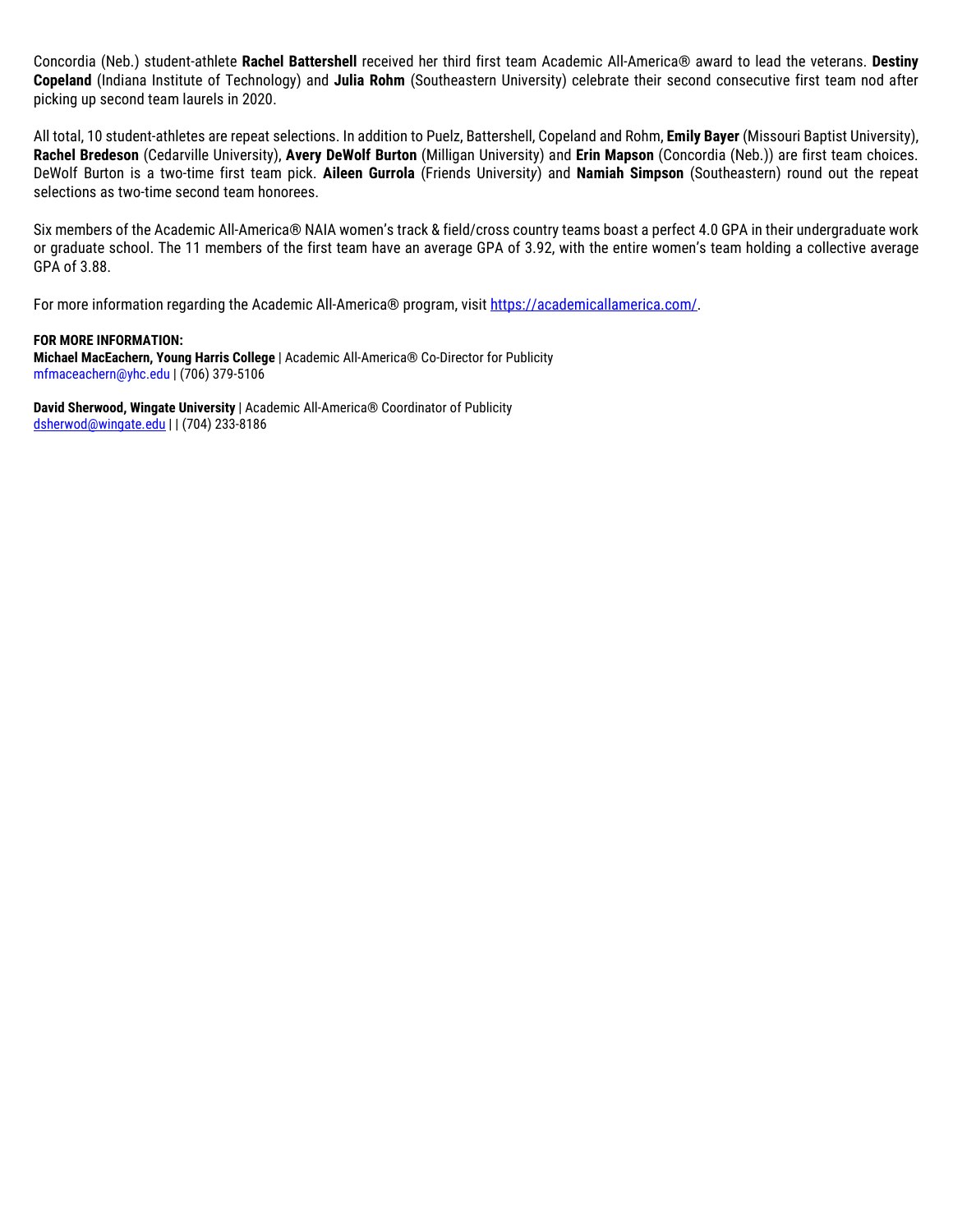

## **FIRST TEAM**

## **SECOND TEAM**

## **THIRD TEAM**

Laura Ehrenberger (3)<br>Marine Garnier

# **2021-22 Academic All-America** ® **Team Women's Track & Field / Cross Country NCAA Division I**

| Name                    | School                            |
|-------------------------|-----------------------------------|
| Amanda Anderson         | North Dakota State University     |
| Christina Aragon        | <b>Stanford University</b>        |
| Nastassia Campbell      | University of Arkansas            |
| Kelsey Chmiel (1)       | North Carolina State University   |
| Lucy Corbett            | Montana State University          |
| Micaela DeGenero        | University of Colorado            |
| Lisa Gunnarsson (1, 4)  | Louisiana State University        |
| Bethany Hasz (1, 6)     | University of Minnesota           |
| Alice Hill (1, 5)       | University of Michigan            |
| Molly Leppelmeier (3)   | University of Kentucky            |
| Cailie Logue (1, 6)     | <b>Iowa State University</b>      |
| Maudie Skyring (2)      | <b>Florida State University</b>   |
| Kaitlin Smith (2)       | <b>Houston Baptist University</b> |
| Jorinde van Klinken (2) | Arizona State University          |
| Cara Woolnough          | University of Utah                |

Maddie Boswell The University of Texas at San Antonio Sydney Coddington University at Albany<br>Laura Ehrenberger (3) Puguesne University Georgia State University University of Arkansas Hannah Jefcoat **Mannah Jeftoat** Green Green Bannah Jefcoat Jenna Magness Michigan State University<br>Allison McGrath Sallis Engineering University of Illinois Nikki Ogorek Western Kentucky University<br>Sammi Ragenklint Sammouth University Monmouth University<br>
Solution Monmouth University<br>
Sr. 3.82 Physical Education<br>
Sr. 3.82 Physical Education Grace Tennant **Kent State University** Sr. 3.82 Katelyn Tuohy North Carolina State University Jr. 3.56 Business Administration Shelby Tyler (Shelby Tyler Technomics University of Georgia Christian Library Schedule Martenational Business / Economics Maddie Warrender U.S. Naval Academy (Shelby Sr. 3.97 English U.S. Naval Academy Sr.

| <b>FIRST TEAM</b>        |                                        |     |            |                                                                |
|--------------------------|----------------------------------------|-----|------------|----------------------------------------------------------------|
| <b>Name</b>              | <b>School</b>                          | Yr. | <b>GPA</b> | <b>Major</b>                                                   |
| Amanda Anderson          | North Dakota State University          | Sr. | 4.00       | Health Education / Physical Education                          |
| Christina Aragon         | <b>Stanford University</b>             | Sr. | 3.80       | Human Biology                                                  |
| Nastassia Campbell       | University of Arkansas                 | Sr. | 4.00       | Communication                                                  |
| Kelsey Chmiel (1)        | North Carolina State University        | Gr. | 4.00/4.00  | Animal Science / Veterinary Science                            |
| Lucy Corbett             | Montana State University               | Jr. | 3.89       | Biochemistry                                                   |
| Micaela DeGenero         | University of Colorado                 | Gr. | 3.69/3.90  | Technology, Cybersecurity & Policy                             |
| Lisa Gunnarsson (1, 4)   | Louisiana State University             | Sr. | 4.00       | <b>Mechanical Engineering</b>                                  |
| Bethany Hasz (1, 6)      | University of Minnesota                | Gr. | 3.96/4.00  | Sport/Exercise Science M Ed                                    |
| Alice Hill (1, 5)        | University of Michigan                 | Gr. | 4.00/4.00  | Neuroscience (U) / Ecology & Evolutionary Biology (G)          |
| Molly Leppelmeier (3)    | University of Kentucky                 | Gr. | 4.00/4.00  | Computer Science (U) / Computer Science (G)                    |
| Cailie Logue (1, 6)      | <b>Iowa State University</b>           | Gr. | 3.98/4.00  | Kinesiology & Health                                           |
| Maudie Skyring (2)       | <b>Florida State University</b>        | Gr. | 4.00/4.00  | <b>Exercise Physiology</b>                                     |
| Kaitlin Smith (2)        | <b>Houston Baptist University</b>      | Gr. | 4.00/4.00  | Kinesiology (U) / Sport Management (G)                         |
| Jorinde van Klinken (2)  | Arizona State University               | Gr. | 4.00/4.00  | <b>Global Management &amp; Global Business</b>                 |
| Cara Woolnough           | University of Utah                     | Sr. | 4.00       | <b>Biomedical Engineering</b>                                  |
|                          |                                        |     |            |                                                                |
| <b>SECOND TEAM</b>       |                                        |     |            |                                                                |
| Name                     | <b>School</b>                          | Yr. | <b>GPA</b> | Major                                                          |
| McKenzie Altmayer (3)    | <b>Bradley University</b>              | Gr. | 3.96/4.00  | English Creative Writing (U) / Counseling (G)                  |
| Lindsey Carlson          | Eastern Illinois University            | Gr. | 3.82/4.00  | <b>Dietetics</b>                                               |
| <b>Kayley DeLay</b>      | <b>Yale University</b>                 | Sr. | 3.71       | <b>Environmental Engineering</b>                               |
| Calli Doan               | <b>Liberty University</b>              | Sr. | 3.99       | <b>Exercise Science</b>                                        |
| <b>Emily Hallett</b>     | Cal Poly                               | Sr. | 4.00       | <b>Biological Sciences</b>                                     |
| Sarah Hendrick           | <b>Kennesaw State University</b>       | Sr. | 3.89       | Nursing                                                        |
| Katie Isenbarger         | Western Kentucky University            | Gr. | 3.91/4.00  | Recreation & Sport Administration                              |
| Kassidy Johnson          | <b>Kansas State University</b>         | Sr. | 4.00       | Dietetics / Nutrition & Health / Spanish                       |
| Allie Jones              | <b>Stanford University</b>             | Sr. | 3.72       | Human Biology                                                  |
| Anna Juul                | <b>Harvard University</b>              | Sr. | 4.00       | <b>Comparative Study of Religion</b>                           |
| Abby Kohut-Jackson (3)   | University of Minnesota                | Gr. | 3.93/4.00  | <b>Biological Sciences</b>                                     |
| Val Larson (3)           | University of Minnesota                | Gr. | 3.89/4.00  | <b>Physical Therapy</b>                                        |
| Emily Mackay (3)         | <b>Binghamton University</b>           | Gr. | 3.56/3.92  | Psychology (U) / MBA (G)                                       |
| <b>Ruby Stauber</b>      | Florida State University               | Gr. | 4.00/4.00  | <b>Sport Management</b>                                        |
| Victoria Tachinski       | Pennsylvania State University          | Sr. | 3.91       | Biotechnology                                                  |
| <b>THIRD TEAM</b>        |                                        |     |            |                                                                |
| Name                     | School                                 | Yr. | <b>GPA</b> | Major                                                          |
| <b>Maddie Boswell</b>    | The University of Texas at San Antonio | Gr. | 4.00/4.00  | Higher Education Administration (G)                            |
| <b>Sydney Coddington</b> | University at Albany                   | Gr. | 4.00/4.00  | Political Science (U) / Philosophy (G)                         |
| Laura Ehrenberger (3)    | <b>Duquesne University</b>             | Sr. | 4.00       | Pharmacy                                                       |
| <b>Marine Garnier</b>    | Georgia State University               | Sr. | 4.00       | <b>Political Science</b>                                       |
| Jenna Gearing            | University of Kentucky                 | Gr. | 3.84/4.00  | Sport Communication (U) / Sport Fitness & Recreation Mgmt. (G) |
| Lauren Gregory           | University of Arkansas                 | Sr. | 3.40       | <b>Biological Engineering</b>                                  |
| Hannah Jefcoat           | University of Tennessee                | Gr. | 3.93/4.00  | Kinesiology (U) / Agricultural Leadership & Communication      |
| Jenna Magness            | Michigan State University              | Sr. | 3.55       | <b>Chemical Engineering</b>                                    |
| Allison McGrath          | University of Illinois                 | Gr. | 3.96/4.00  | Integrative Biology (U) / Agricultural Production (G)          |
| Nikki Ogorek             | <b>Western Kentucky University</b>     | Sr. | 4.00       | <b>Visual Arts</b>                                             |
| <b>Cammi Daganklint</b>  | Monmouth University                    | Ir. | 4.00       | <b>Riology</b>                                                 |

- 
- 

### **CoSIDA Academic All-America® Team Member of the Year: Jorinde van Klinken, Arizona State University**

(1) - *1st team Academic All-America® in 2020-21*

(2) - *2nd team Academic All-America® in 2020-21*

(3) - *3rd team Academic All-America® in 2020-21*

(4) - *1st team Academic All-America® in 2019-20*

(5) - *2nd team Academic All-America® in 2019-20*

(6) - *3rd team Academic All-America® in 2019-20*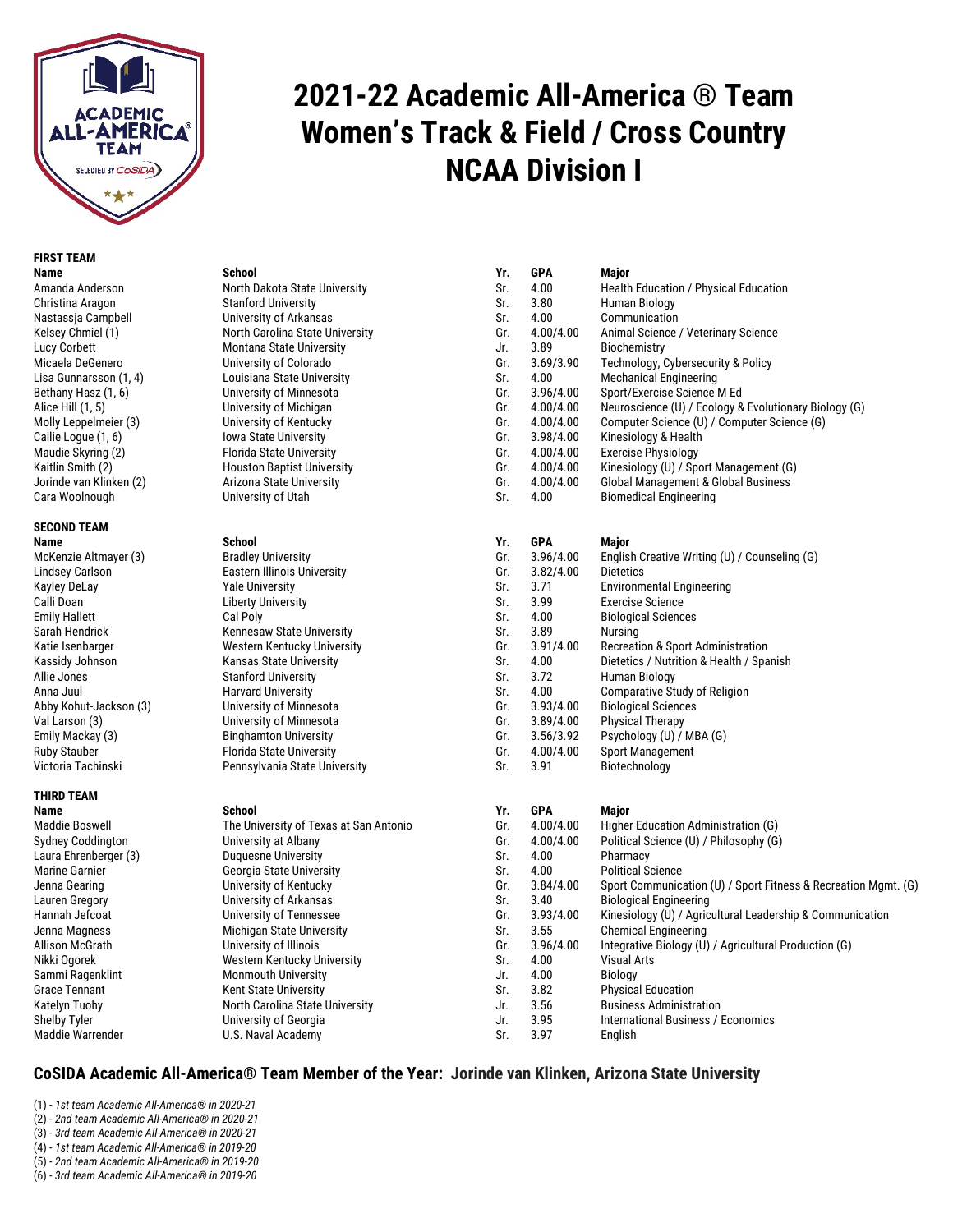

## **FIRST TEAM**

# **SECOND TEAM**

## **THIRD TEAM**

Elizabeth Acheson<br>Marlee Baker (3) Ayana Fields (3) Cal Poly Pomona<br>Bailey Gostomski Call Poberts Wesleyan

# **2021-22 Academic All-America** ® **Team Women's Track & Field / Cross Country NCAA Division II**

| Azusa Pacific University                |
|-----------------------------------------|
| Simon Fraser University                 |
| Colorado School of Mines                |
| Cedarville University                   |
| Jniversity of Central Missouri          |
| University of Illinois Springfield      |
| Jniversity of Central Missouri          |
| West Chester University                 |
| Minnesota State University, Mankato     |
| Jniversity of Colorado Colorado Springs |
| Colorado School of Mines                |
| Ashland University                      |
| Jniversity of Mary                      |
| Academy of Art University               |
| Concordia-St. Paul                      |

**Name School Yr. GPA Major** Marianne Abdalah Slippery Rock University<br>
Elizabeth Acheson **Biology (C)** University of Mary Marlee Baker (3) Carson-Newman University Fig. 1. A.00 Psychology<br>
Emily Chilton Communisty Simon Fraser University Child St. 3.91 Biomedical Physiology Emily Chilton Simon Fraser University Sr. 3.91 Sr. 3.91 Sr. 3.91 Sr. 3.91 Sr. 3.91 Biomedical Physiology of Indianapolis Sr. 3.91 Sr. Brittney Clark University of Indianapolis Sr. 3.78 Biology Lenoir-Rhyne University Bailey Gostomski Koberts Wesleyan College Sailey Gostomski<br>1953 Moreni Melissa Moreni Schwarzer Schwersity of Colorado Col University of Colorado Colora Alona Olshevska Saginaw Valley State University Sr. 3.69 Criminal Dubber State University State University State Abby Owens Carson-Newman University Jena Reinheimer Slippery Rock University Superversity Superversity Superversity<br>Simanda Short Superversity Superversity Nestern Washington Uni Amanda Short Western Washington University<br>
Iniuto Ukpong Texas A&M University - Comm Iniuto Ukpong Texas A&M University - Comm<br>Sydney Wolf Seton Hill University Seton Hill University

| FIRƏI I EAMI         |                                             |     |            |                                                                |
|----------------------|---------------------------------------------|-----|------------|----------------------------------------------------------------|
| Name                 | <b>School</b>                               | Yr. | <b>GPA</b> | <b>Major</b>                                                   |
| Chin Agina (1)       | <b>Azusa Pacific University</b>             | Gr. | 4.00       | Kinesiology (U) / Public Health (G)                            |
| Alison Andrews-Paul  | Simon Fraser University                     | Gr. | 3.86/3.89  | Public Health (G)                                              |
| Zoe Baker (1, 5)     | <b>Colorado School of Mines</b>             | Sr. | 4.00       | Computer Science / Applied Mathematics & Statistics            |
| Rachel Bredeson (1)  | <b>Cedarville University</b>                | Gr. | 4.00/4.00  | <b>Pharmaceutical Science</b>                                  |
| Ashlan Burton        | University of Central Missouri              | Gr. | 3.75/4.00  | Kinesiology                                                    |
| Taryn Christy (1, 6) | University of Illinois Springfield          | Sr. | 3.96       | <b>Political Science</b>                                       |
| Kayla Goodwin        | University of Central Missouri              | So. | 4.00       | Kinesiology                                                    |
| Maddie James         | <b>West Chester University</b>              | Gr. | 3.98/4.00  | Biology (U) / Biology (G)                                      |
| Kaylee Jensen        | Minnesota State University, Mankato         | Sr. | 3.94       | Biology / Biochemistry / Gender & Women's Studies / Psychology |
| <b>Riley McGrath</b> | University of Colorado Colorado Springs     | So. | 4.00       | <b>Business</b>                                                |
| Hannah Miller (3)    | <b>Colorado School of Mines</b>             | Jr. | 3.90       | Quantitative Biosciences & Engineering                         |
| Rachel Miller (1)    | <b>Ashland University</b>                   | Gr. | 3.96/3.87  | Public Relations & Strategic Communication (U) / MBA (G)       |
| D'Andra Morris (2)   | University of Mary                          | Gr. | 3.70/4.00  | Business Administration / Marketing (U) / MBA (G)              |
| Natalia Novak (2)    | Academy of Art University                   | Sr. | 3.74       | <b>Communications &amp; Media Technologies</b>                 |
| Arika Robinson       | Concordia-St. Paul                          | Sr. | 3.65       | Nursing                                                        |
| SECOND TEAM          |                                             |     |            |                                                                |
| Name                 | <b>School</b>                               | Yr. | <b>GPA</b> | Major                                                          |
| Ukeyvia Beckwith     | Embry-Riddle Aeronautical University (Fla.) | Gr. | 3.35/3.50  | Aerospace & Occupational Safety (U) / MBA (G)                  |
| Casey Berberich (3)  | <b>Maryville University</b>                 | Gr. | 3.97/4.00  | Physical Therapy (G)                                           |
| Josie Coffey         | <b>Colorado Mesa University</b>             | So. | 4.00       | <b>Political Science</b>                                       |
| Anna Ebersole        | California University of Pennsylvania       | Sr. | 4.00       | <b>Criminal Justice</b>                                        |
| Annika Esvelt        | <b>Seattle Pacific University</b>           | So. | 4.00       | <b>Applied Human Biology</b>                                   |
| Divonne Franklin     | California University of Pennsylvania       | Sr. | 3.59       | <b>Biology</b>                                                 |
| Laia Gonzalez (2)    | University of Central Missouri              | Gr. | 3.89       | <b>Big Data Analytics</b>                                      |
| Marisa Gwinner (2)   | <b>Tiffin University</b>                    | Sr. | 3.57       | Digital Media & Design                                         |
| Mica Jenrette        | <b>Colorado Mesa University</b>             | Sr. | 3.84       | Sociology                                                      |
| <b>Brea Perron</b>   | Minnesota State University, Mankato         | Sr. | 3.84       | Psychology / Communication Disorders                           |
| Rachel Rairdon       | <b>Augustana University</b>                 | Sr. | 4.00       | Spanish / Modern Foreign Languages / Accounting & Finance      |
| Rebekah Rairdon      | <b>Augustana University</b>                 | Sr. | 4.00       | <b>Business &amp; Accounting</b>                               |
| Haley Schaller       | <b>Clarion University</b>                   | Gr. | 4.00/4.00  | Speech Language Pathology (G)                                  |
| Johanna Wistokat     | <b>Christian Brothers University</b>        | Sr. | 4.00       | <b>Business Administration</b>                                 |
| Kayla Zink           | University of Colorado Colorado Springs     | Sr. | 3.77       | <b>Health Care Science</b>                                     |
| THIRD TEAM           |                                             |     |            |                                                                |
| Name                 | <b>School</b>                               | Yr. | <b>GPA</b> | Major                                                          |
| Marianne Abdalah     | <b>Slippery Rock University</b>             | Gr. | 3.96/4.00  | Biology (U) / Physician's Assistant (G)                        |
| Elizabeth Acheson    | University of Mary                          | Jr. | 3.90       | History                                                        |
| Marlee Baker (3)     | <b>Carson-Newman University</b>             | Jr. | 4.00       | Psychology                                                     |
|                      |                                             |     |            |                                                                |

| Kylie Dahlberg (3) | Lenoir-Rhyne University                 | Sr. | 3.98      | Biology                                       |
|--------------------|-----------------------------------------|-----|-----------|-----------------------------------------------|
| Ayana Fields (3)   | Cal Poly Pomona                         | Sr. | 3.69      | Kinesiology                                   |
| Bailey Gostomski   | Roberts Wesleyan College                | Sr. | 3.95      | <b>Computer Science</b>                       |
| Melissa Moreni     | University of Colorado Colorado Springs | So. | 3.93      | Biology                                       |
| Katy Neubert       | <b>King University</b>                  | Jr. | 4.00      | Cell & Molecular Biology                      |
| Alona Olshevska    | Saginaw Valley State University         | Sr. | 3.69      | <b>Criminal Justice</b>                       |
| Abby Owens         | Carson-Newman University                | Jr. | 4.00      | Mathematics and Philosophy                    |
| Jena Reinheimer    | <b>Slippery Rock University</b>         | Sr. | 4.00      | Finance                                       |
| Amanda Short       | <b>Western Washington University</b>    | Gr. | 3.77/4.00 | Kinesiology & Exercise Science                |
| Iniuto Ukpong      | Texas A&M University - Commerce         | Sr. | 4.00      | <b>Health Kinesiology &amp; Sport Studies</b> |
| Sydney Wolf        | Seton Hill University                   | Sr. | 3.90      | Psychology                                    |

### **CoSIDA Academic All-America® Team Member of the Year: Zoe Baker, Colorado School of Mines**

- (1) *1st team Academic All-America® in 2020-21*
- (2) *2nd team Academic All-America® in 2020-21*
- (3) *3rd team Academic All-America® in 2020-21*
- (5) *2nd team Academic All-America® in 2019-20*
- (6) *3rd team Academic All-America® in 2019-20*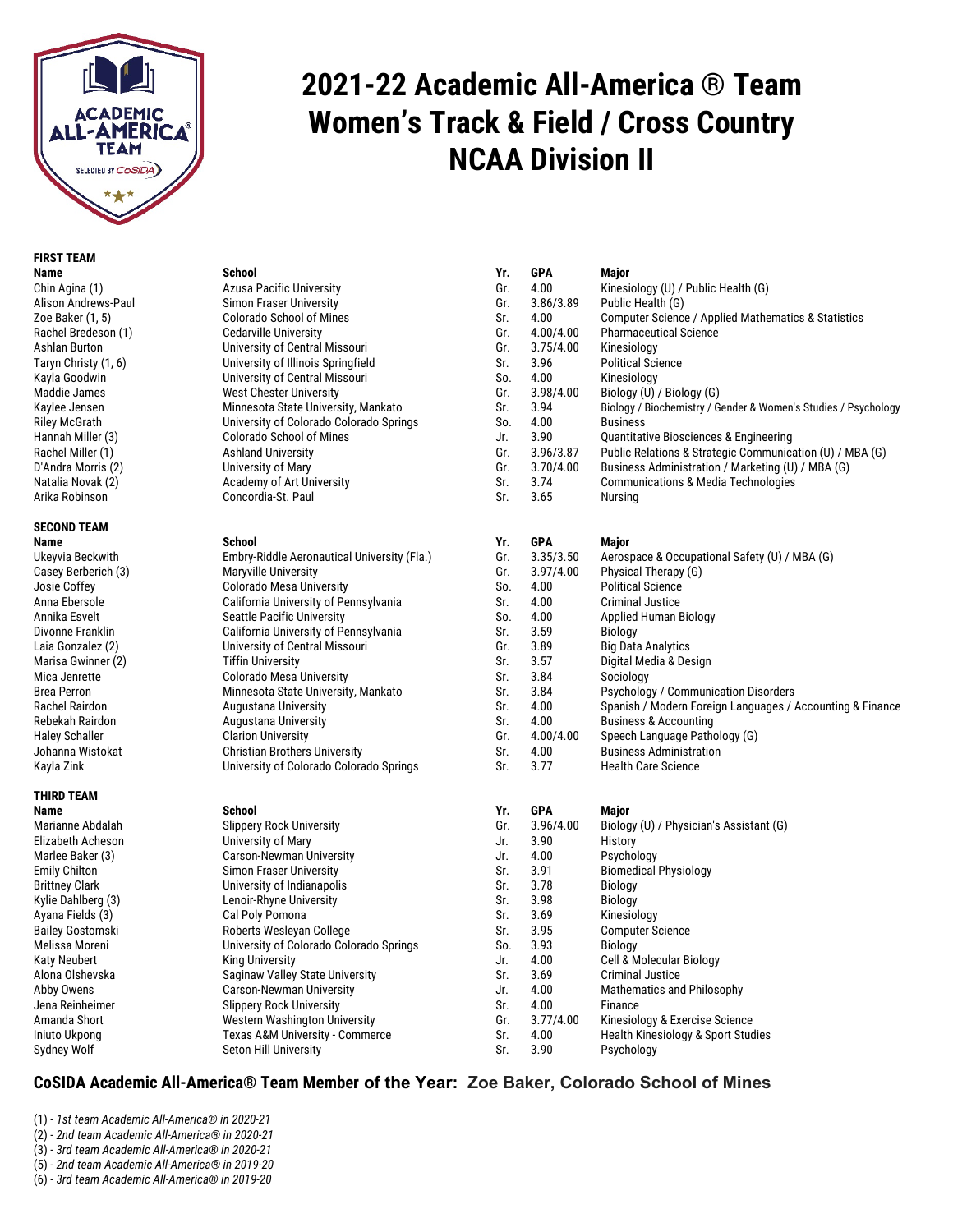

# **2021-22 Academic All-America** ® **Team Women's Track & Field / Cross Country NCAA Division III**

## **FIRST TEAM**

## **SECOND TEAM**

## **THIRD TEAM**

| Name                    | <b>School</b>                         | Yr. | <b>GPA</b> | Major                                                    |
|-------------------------|---------------------------------------|-----|------------|----------------------------------------------------------|
| Elayna Bahl (2)         | Loras College                         | Sr. | 3.90       | <b>Accounting &amp; Finance</b>                          |
| Ella Baran (2)          | Johns Hopkins University              | Sr. | 3.58       | <b>Environmental Engineering</b>                         |
| Gina Dello Russo (1, 4) | Stevens Institute of Technology       | Gr. | 3.94/4.00  | Mechanical Engineering (U) / Engineering Mgmt. (G)       |
| Grace Devanny           | <b>Wesleyan University</b>            | Jr. | 3.97       | Neuroscience & Behavior / Psychology                     |
| Marion Edwards (2)      | Loras College                         | Sr. | 3.97       | Media Studies & Public Relations                         |
| Izzi Gengaro (2, 5)     | <b>MIT</b>                            | Sr. | 4.00       | Chemical-Biological Engineering                          |
| Olivia Hurtt (3)        | John Carroll University               | Sr. | 3.99       | <b>Biology</b>                                           |
| Reagan Janzen           | Nebraska Wesleyan University          | Sr. | 4.00       | Nursing                                                  |
| Erin Magill             | <b>Brandeis University</b>            | Sr. | 4.00       | Linguistics / French & Francophone Studies               |
| Isabel Maletich         | University of Chicago                 | Sr. | 3.62       | <b>Public Policy</b>                                     |
| Madison Mulder (1)      | <b>SUNY Geneseo</b>                   | Sr. | 3.82       | <b>Business Administration</b>                           |
| Birgen Nelson (3)       | Gustavus Adolphus College             | Jr. | 3.98       | Political Science / Classical Languages                  |
| Sydney Packard (1, 4)   | Worcester Polytechnic Institute       | Gr. | 3.95/4.00  | <b>Chemical Engineering</b>                              |
| Katherine Pawlak        | Worcester Polytechnic Institute       | Sr. | 4.00       | <b>Mechanical Engineering</b>                            |
| Esther Seeland (1, 4)   | <b>Messiah University</b>             | Sr. | 3.99       | <b>Biomedical Engineering</b>                            |
| SECOND TEAM             |                                       |     |            |                                                          |
| Name                    | <b>School</b>                         | Yr. | <b>GPA</b> | Major                                                    |
| Sasha Allison           | Vassar College                        | Sr. | 4.00       | Sociology                                                |
| Marielle Avola          | Muhlenberg College                    | Sr. | 3.99       | Neuroscience                                             |
| Eileen Bequette (3)     | University of Rochester               | Sr. | 3.63       | <b>Mechanical Engineering</b>                            |
| Elizabeth Donnelly      | Gustavus Adolphus College             | Sr. | 3.98       | Sociology & Anthropology                                 |
| Emily Fagundo           | Regis College                         | Sr. | 4.00       | <b>Nuclear Medicine</b>                                  |
| Aubrie Fisher (2)       | <b>Wartburg College</b>               | Jr. | 3.95       | <b>Psychology and Sociology</b>                          |
| Annie Gutierrez (3)     | Johns Hopkins University              | Gr. | 3.66/3.94  | Engineering Management (G)                               |
| Sadie Heeringa          | <b>Calvin University</b>              | Sr. | 3.84       | Chemistry / Psychology                                   |
| Sharde Johnson          | <b>Colby College</b>                  | Sr. | 3.94       | Psychology / Sociology                                   |
| Cassie Kearnev          | Middlebury College                    | Sr. | 3.83       | Psychology                                               |
| Tara Lowensohn          | <b>Tufts University</b>               | Sr. | 4.00       | Biochemistry                                             |
| Tessa Pitcovich         | <b>Ohio Northern University</b>       | Sr. | 4.00       | Accounting                                               |
| Lia Rotti               | <b>Tufts University</b>               | Jr. | 3.97       | <b>Applied Mathematics</b>                               |
| Fiona Smith             | <b>College of Saint Benedict</b>      | So. | 4.00       | Mathematics                                              |
| Margaret Trautner       | Caltech                               | Gr. | 3.96/3.91  | Computing & Mathematical Sciences (G)                    |
| THIRD TEAM              |                                       |     |            |                                                          |
| Name                    | <b>School</b>                         | Yr. | <b>GPA</b> | Major                                                    |
| Skylar Barthelmes       | Worcester Polytechnic Institute       | Gr. | 3.67/3.65  | <b>Mechanical Engineering</b>                            |
| Alison Beeman (2)       | University of Dubuque                 | Gr. | 3.87/3.96  | Arts & Communication (G)                                 |
| Meredith Bloss          | Claremont-Mudd-Scripps                | Jr. | 3.83       | Engineering                                              |
| Lizzie Davis            | University of Lynchburg               | Sr. | 3.96       | <b>Biomedical Science</b>                                |
| Adrianna DeSantis       | <b>Christopher Newport University</b> | Sr. | 3.99       | Neuroscience                                             |
| Skye Digman             | University of Wisconsin-La Crosse     | Jr. | 3.69       | Mathematics                                              |
| Bailey Forsyth          | Pacific Lutheran University           | Sr. | 3.63       | <b>Global Studies</b>                                    |
| Sydney Green            | <b>Saint Vincent College</b>          | Sr. | 4.00       | Engineering                                              |
| Katy Nippert            | Worcester Polytechnic Institute       | Gr. | 3.74/4.00  | Neuroscience                                             |
| Kassie Parker           | Loras College                         | Gr. | 3.47/4.00  | Kinesiology / Psychology (U) / Coaching & Leadership (G) |
| Alex Ross               | Johns Hopkins University              | Sr. | 3.73       | Computer Science / Applied Math & Statistics             |
| Delaney Sall            | <b>Calvin University</b>              | So. | 3.86       | Spanish / Sociology / Environmental Studies              |
| Rachel TerHaar (2)      | University of Chicago                 | Sr. | 3.91       | Neuroscience                                             |
| Ana Tucker              | Hope College                          | Jr. | 3.79       | <b>Exercise Science</b>                                  |
| Hannah Yorkey           | <b>Clarkson University</b>            | Sr. | 4.00       | Biomolecular Science / Chemistry                         |

### **CoSIDA Academic All-America® Team Member of the Year: Esther Seeland, Messiah University**

(1) - *1st team Academic All-America® in 2020-21*

(2) - *2nd team Academic All-America® in 2020-21*

(3) - *3rd team Academic All-America® in 2020-21*

(4) - *1st team Academic All-America® in 2019-20*

(5) - *2nd team Academic All-America® in 2019-20*